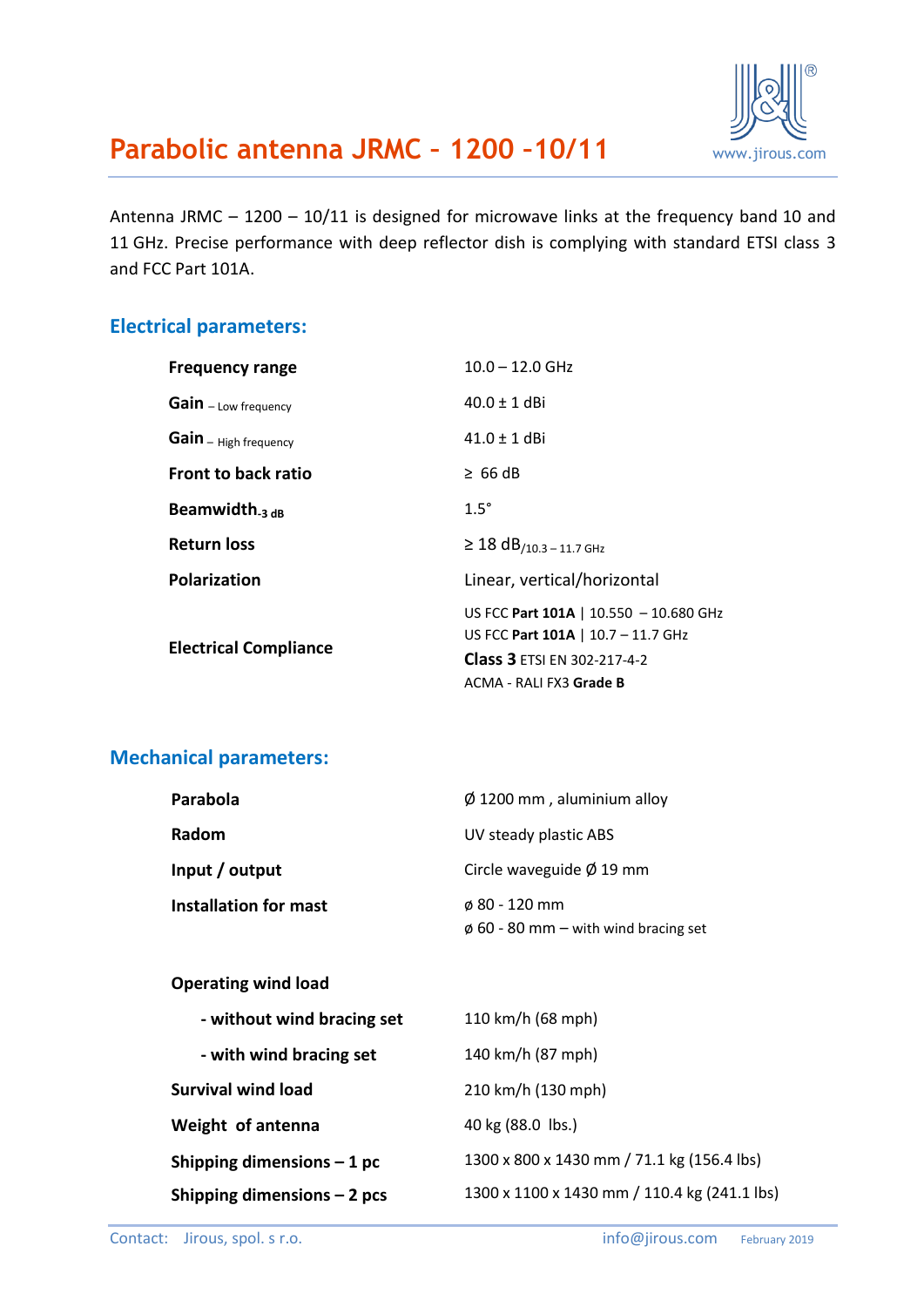

### **Usage:**

The antenna is supplied together with a massive holder that allows easy mounting on a mast. Holder can be installed separately on the mast. Subsequently, the antenna with microwave unit can be simply hung up into it.

Antenna holder allows fine setting elevation  $\pm$  15°and azimuth  $\pm$  7°. Ready for right and left side mounting.

In the areas with the expected occurrence of the strong winds the usage of the (adjustable) wind bracing set is recommended. For mounting on the **mast ø 60 – 80 mm the usage of the (adjustable) wind bracing set** is strongly recommended.

The usage of adjustable wind bracing set allows to set azimuth more comfortably.

The wind bracing set (Fig.3) or the adjustable wind bracing set (Fig.4) are optional accessories.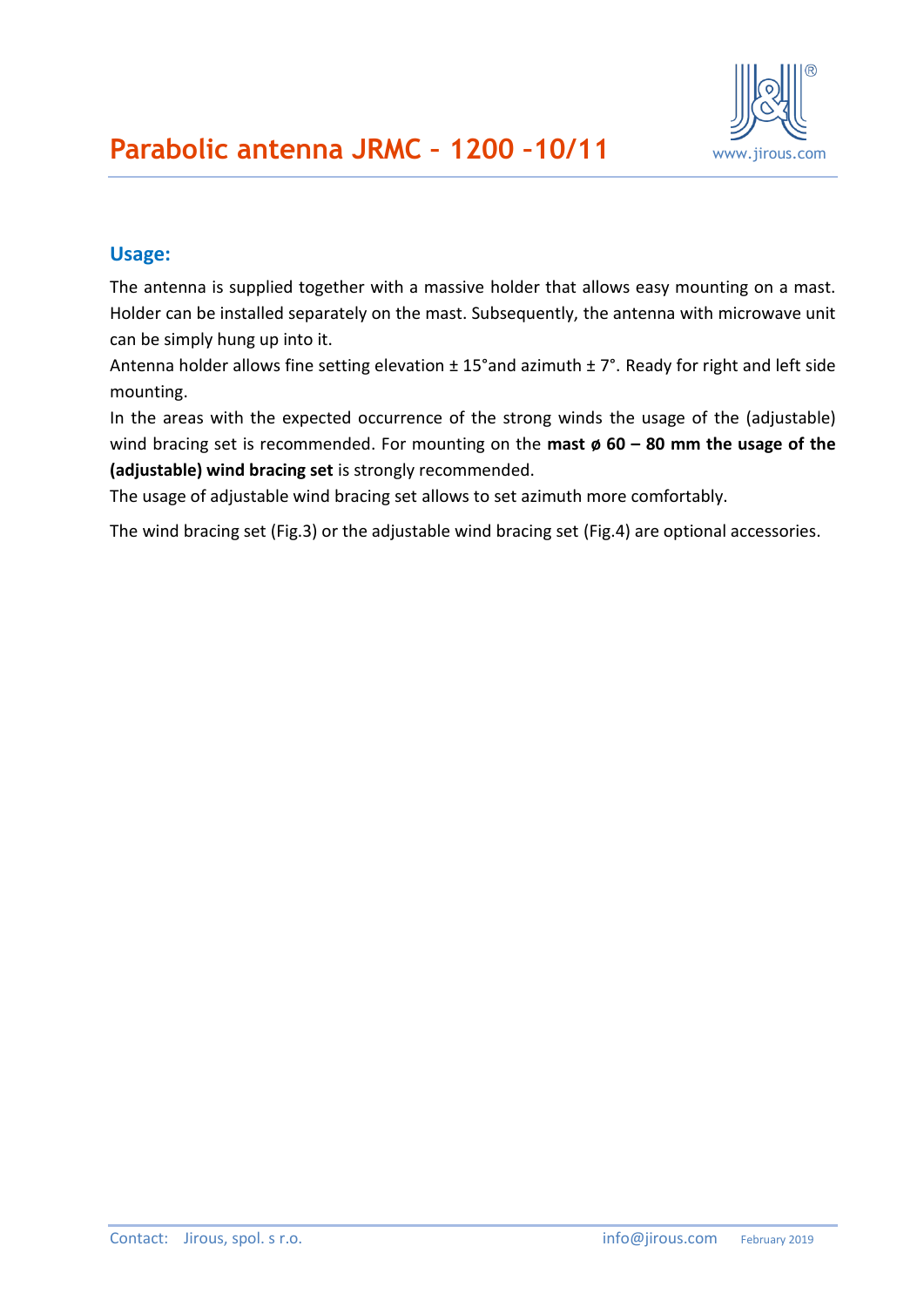

### **Measurement of radiation pattern:**

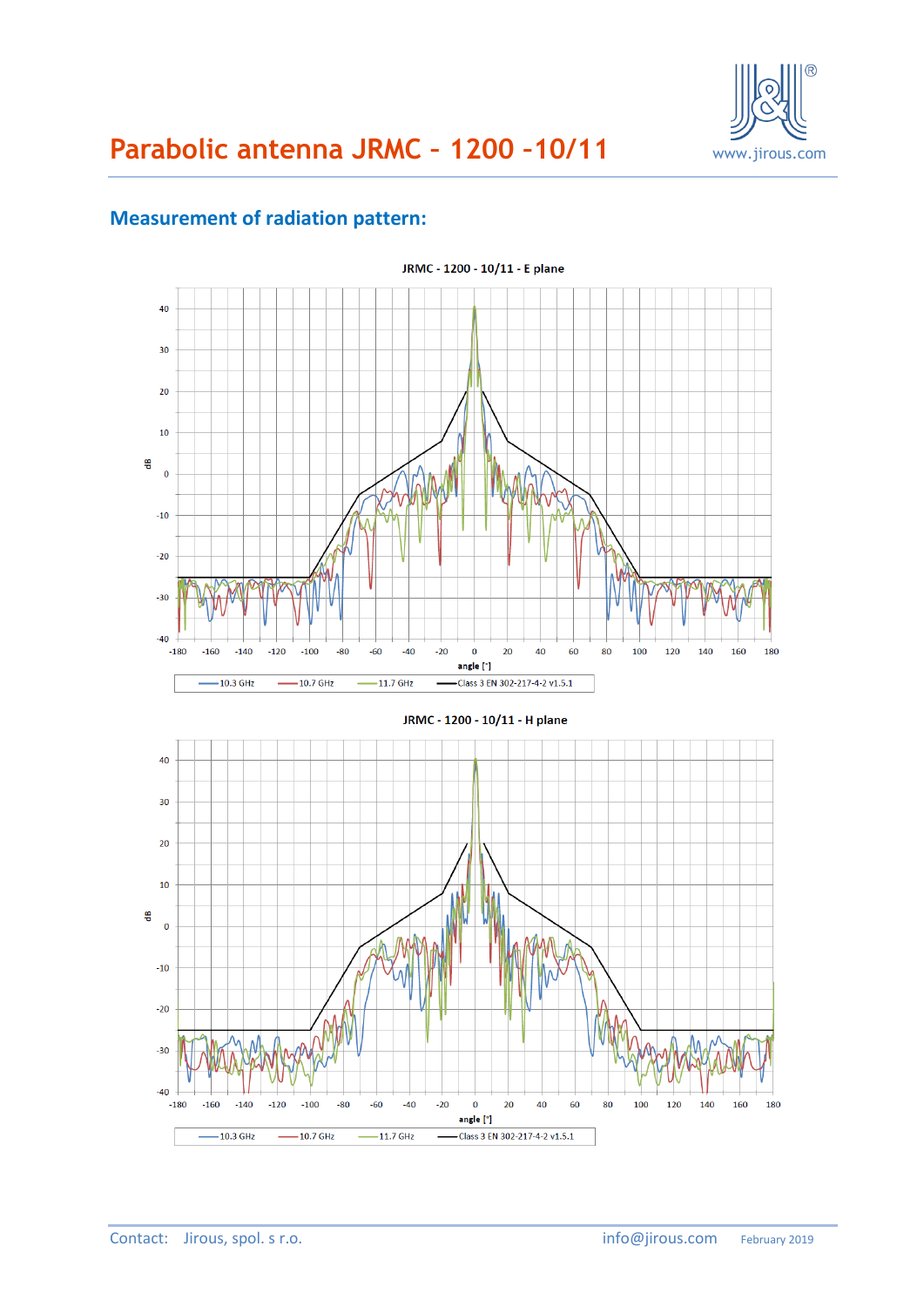



JRMC - 1200 - 10/11 - H plane 40  $30$  $20$ 10 뜽  $\overline{\mathbf{0}}$  $-10$  $-20$  $-30$  $-40$  $-180$  $-160$  $-140$  $-120$  $-100$  $-80$  $-60$  $-40$  $-20$  $\overline{0}$  $20$ 40 60 80 100 120 140 160 180 angle [°]  $-10.7$  GHz US FCC part 101A (10.7 - 11.7 GHz)  $-11.7$  GHz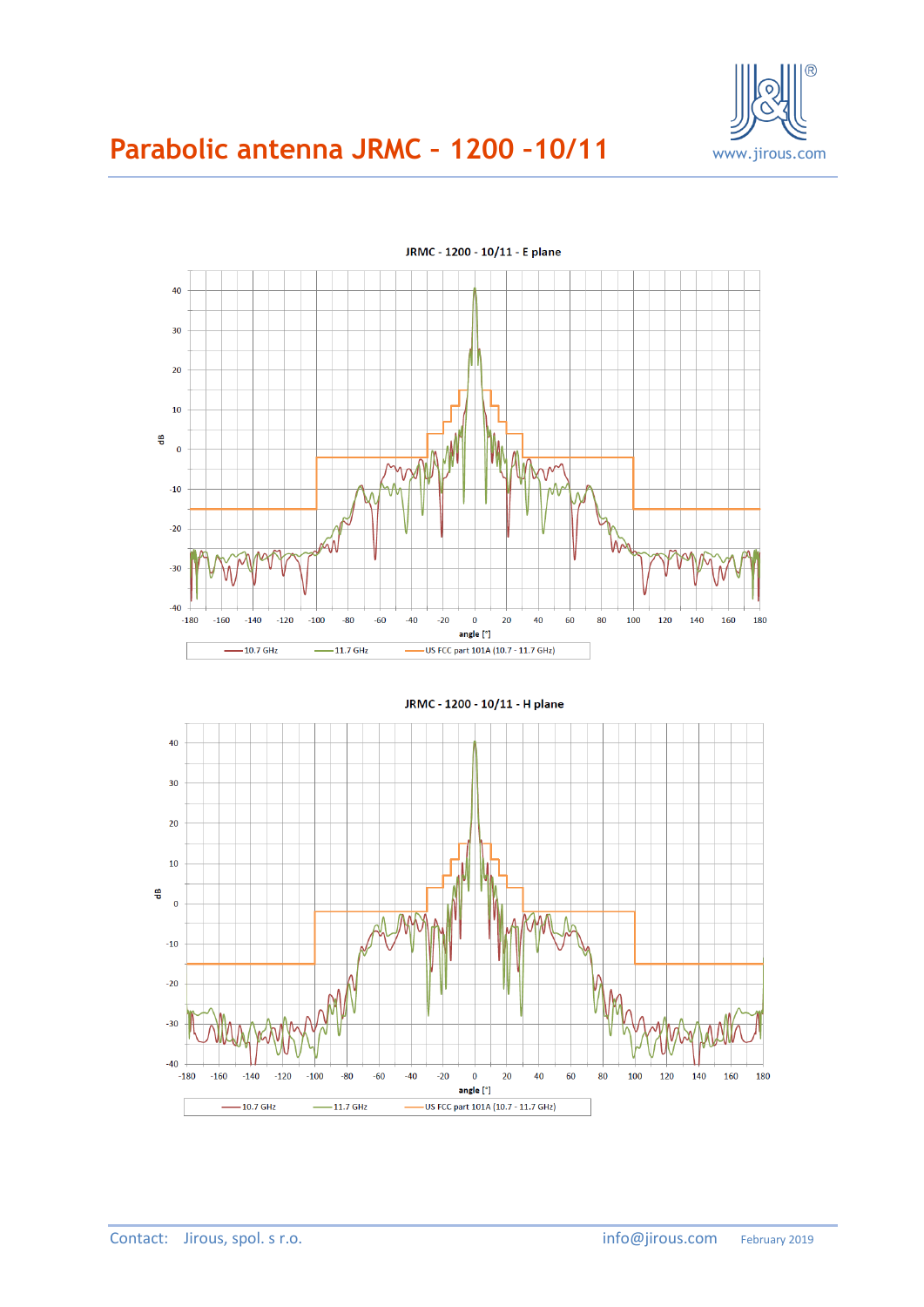

#### **Outline:**



Fig. 2 Isometric view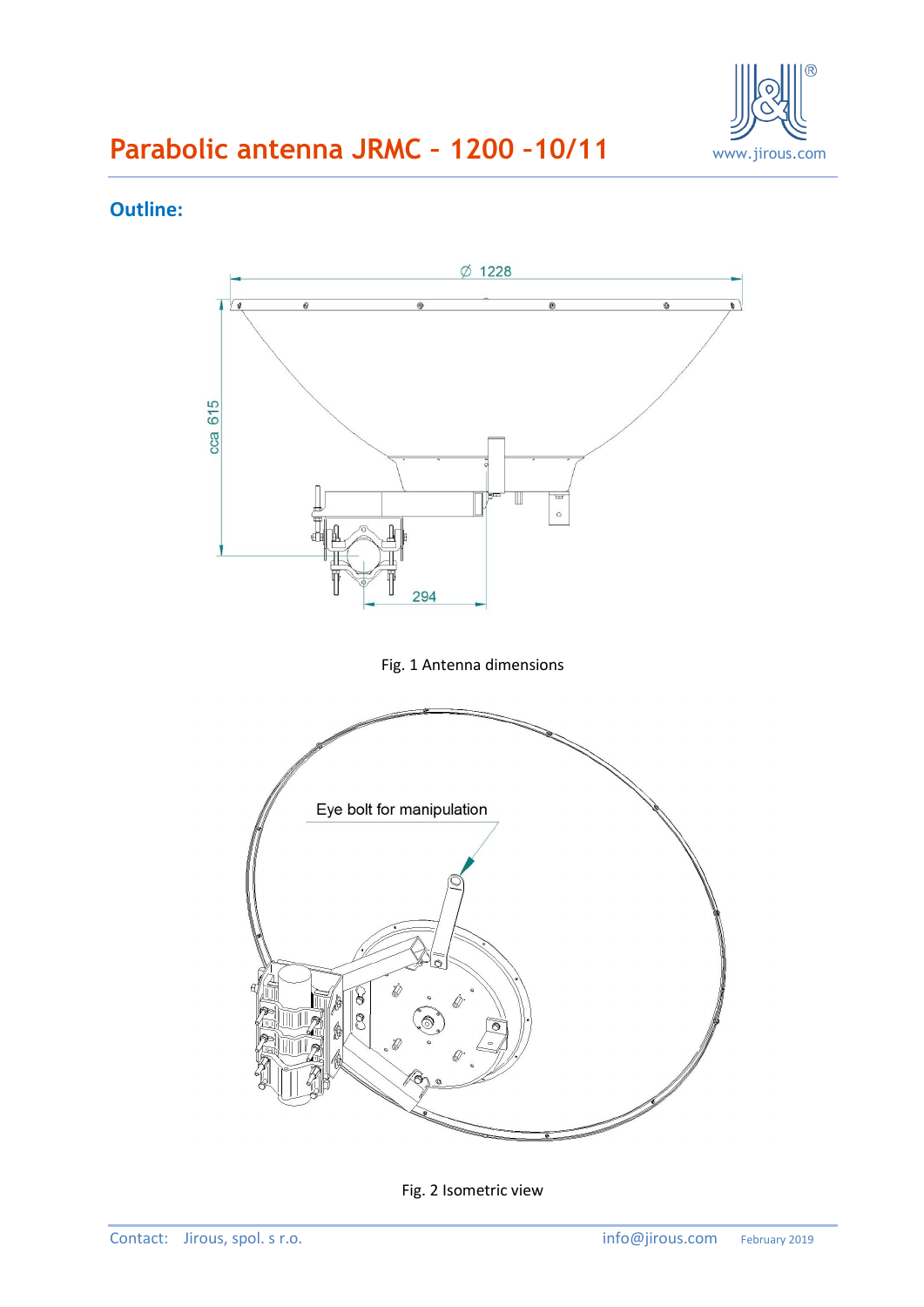



Fig. 3 Antenna with wind bracing set (top view)



Fig. 4 Antenna with adjustable wind bracing set (top view)